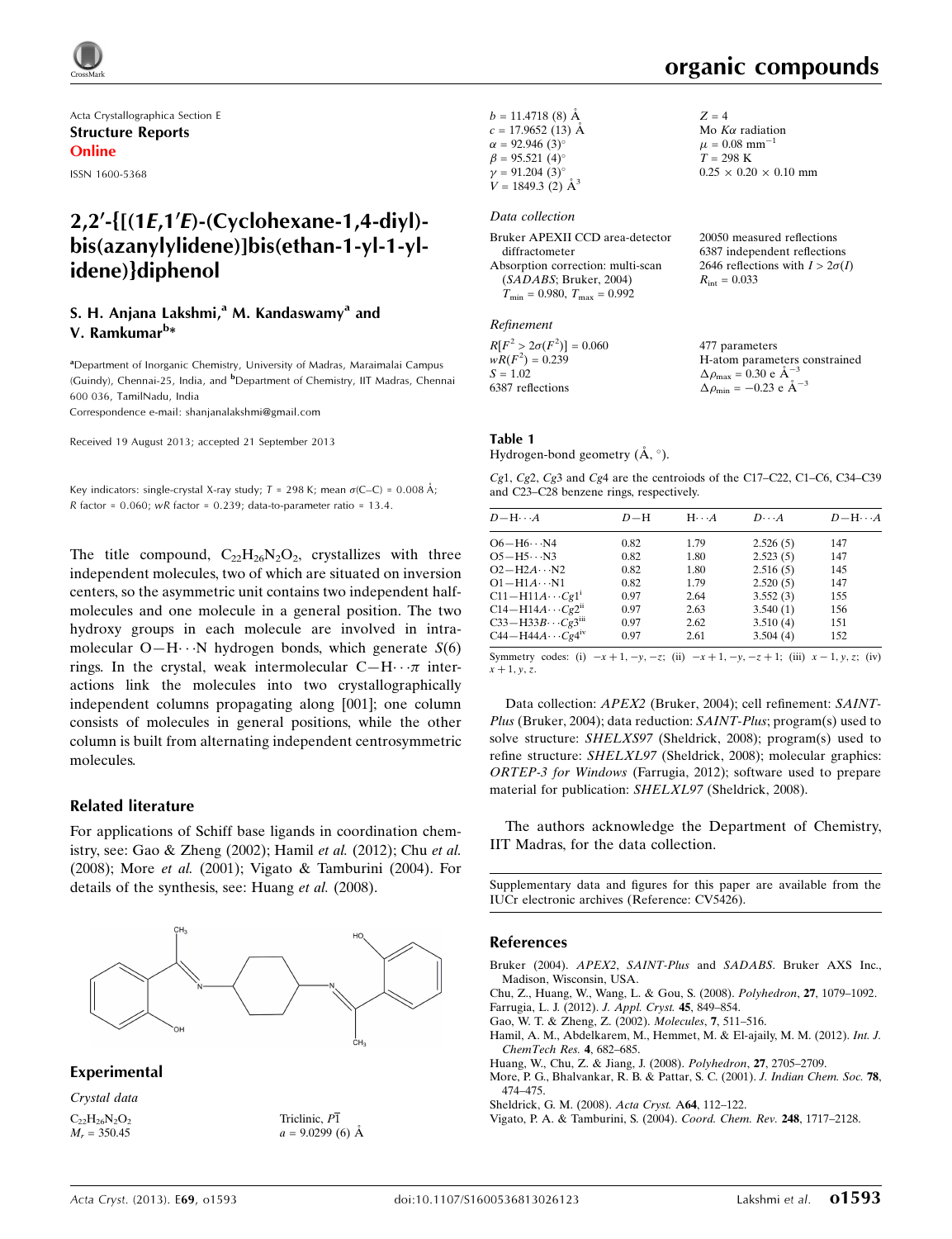# **supporting information**

*Acta Cryst.* (2013). E**69**, o1593 [doi:10.1107/S1600536813026123]

# **2,2′-{[(1***E***,1′***E***)-(Cyclohexane-1,4-diyl)bis(azanylylidene)]bis(ethan-1-yl-1-ylidene)}diphenol**

## **S. H. Anjana Lakshmi, M. Kandaswamy and V. Ramkumar**

### **S1. Comment**

The research field dealing with Schiff base coordination chemistry has expanded enormously (Chu *et al.*, 2008; Gao *et*  al., 2002; Hamil *et al.*, 2012); the presence of a lone pair of electrons in an *sp*<sup>2</sup> hybridized orbital of nitrogen atom of the azomethine group is of considerable chemical and biological importance (More *et al.*, 2001). Because of the relative easiness of preparation, synthetic flexibility, and the special property of C=N group, Schiff bases are generally excellent chelating agents (Vigato *et al.*, 2004). In azomethine derivatives, the C=N linkage is essential for biological activity, several azomethines were reported to possess remarkable antibacterial, antifungal, anticancer and diuretic activities. Herewith we present the crystal structure of the title compound.

The title compound crystallizes with two half-molecules situated on inversion centers and one molecule in general position (Fig. 1). Two hydroxy groups in each molecule are involved in intramolecular O—H···N hydrogen bonds (Table 1), which generate S(6) rings. In the crystal, weak intermolecular C—H···*π* interactions (Table 1) link the molecules into two crystallographically independent columns propagated in [001] - one column consists from the molecules in general positions, while another column is built from the alternating independent centrosymmetric molecules.

### **S2. Experimental**

The title compound was prepared by treating trans1, 4-diamino cyclohexane with 2-hydroxy acetophenone in the stoichiometric ratio in the ethanolic solution and refluxed for 5 h. The reaction mixture was then cooled slowly to room temperature; a yellow crystalline product was obtained and further washed with cold ethanol respectively (Huang *et al.*, 2008). It was then recrystallized from chloroform. The yellow like single-crystal of the title compound used in X-ray diffraction studies were grown in a chloroform solution by slow evaporation of the solvent at room temperature.

### **S3. Refinement**

All hydrogen atoms were fixed geometrically (C—H 0.93–0.98 Å) and refined as riding, with *U*iso(H) = 1.2–1.5 *U*eq(C).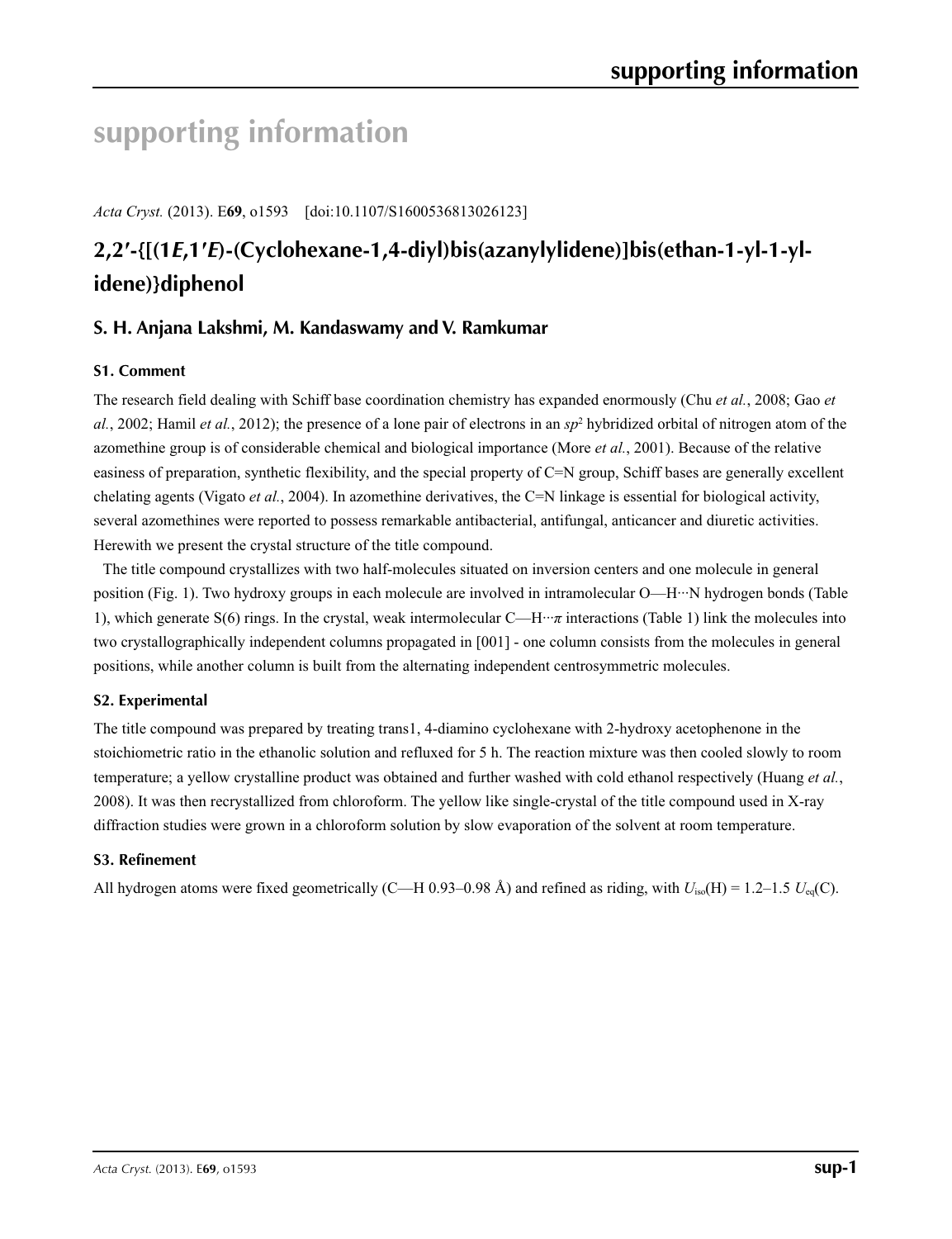

### **Figure 1**

Three crystallographically independent molecules showing the atomic numbering and 30% probability displacement ellipsoids [symmetry codes:  $(a) -x$ ,  $1 - y$ ,  $-z$ ;  $(b) 2 - x$ ,  $1 - y$ ,  $1 - z$ ]. H atoms omitted for clarity.

## **2,2′-{[(1***E***,1′***E***)-(Cyclohexane-1,4-diyl)bis(azanylylidene)]bis(ethan-1-yl-1-ylidene)}diphenol**

| $Z = 4$<br>$F(000) = 752$<br>$D_x = 1.259$ Mg m <sup>-3</sup><br>Mo Ka radiation, $\lambda = 0.71073$ Å<br>Cell parameters from 5628 reflections<br>$\theta = 0.0 - 0.0^{\circ}$<br>$\mu = 0.08$ mm <sup>-1</sup><br>$T = 298$ K<br>Block, yellow<br>$0.25 \times 0.20 \times 0.10$ mm                                                                                                             |
|----------------------------------------------------------------------------------------------------------------------------------------------------------------------------------------------------------------------------------------------------------------------------------------------------------------------------------------------------------------------------------------------------|
|                                                                                                                                                                                                                                                                                                                                                                                                    |
| 20050 measured reflections<br>6387 independent reflections<br>2646 reflections with $I > 2\sigma(I)$<br>$R_{\text{int}} = 0.033$<br>$\theta_{\text{max}} = 25.0^{\circ}, \theta_{\text{min}} = 1.1^{\circ}$<br>$h = -10 \rightarrow 10$<br>$k = -13 \rightarrow 13$<br>$l = -21 \rightarrow 21$                                                                                                    |
|                                                                                                                                                                                                                                                                                                                                                                                                    |
| Secondary atom site location: difference Fourier<br>map<br>Hydrogen site location: inferred from<br>neighbouring sites<br>H-atom parameters constrained<br>$w = 1/[\sigma^2(F_o^2) + (0.0873P)^2 + 2.2422P]$<br>where $P = (F_o^2 + 2F_c^2)/3$<br>$(\Delta/\sigma)_{\text{max}} = 0.005$<br>$\Delta\rho_{\text{max}}$ = 0.30 e Å <sup>-3</sup><br>$\Delta\rho_{\rm min} = -0.23$ e Å <sup>-3</sup> |
|                                                                                                                                                                                                                                                                                                                                                                                                    |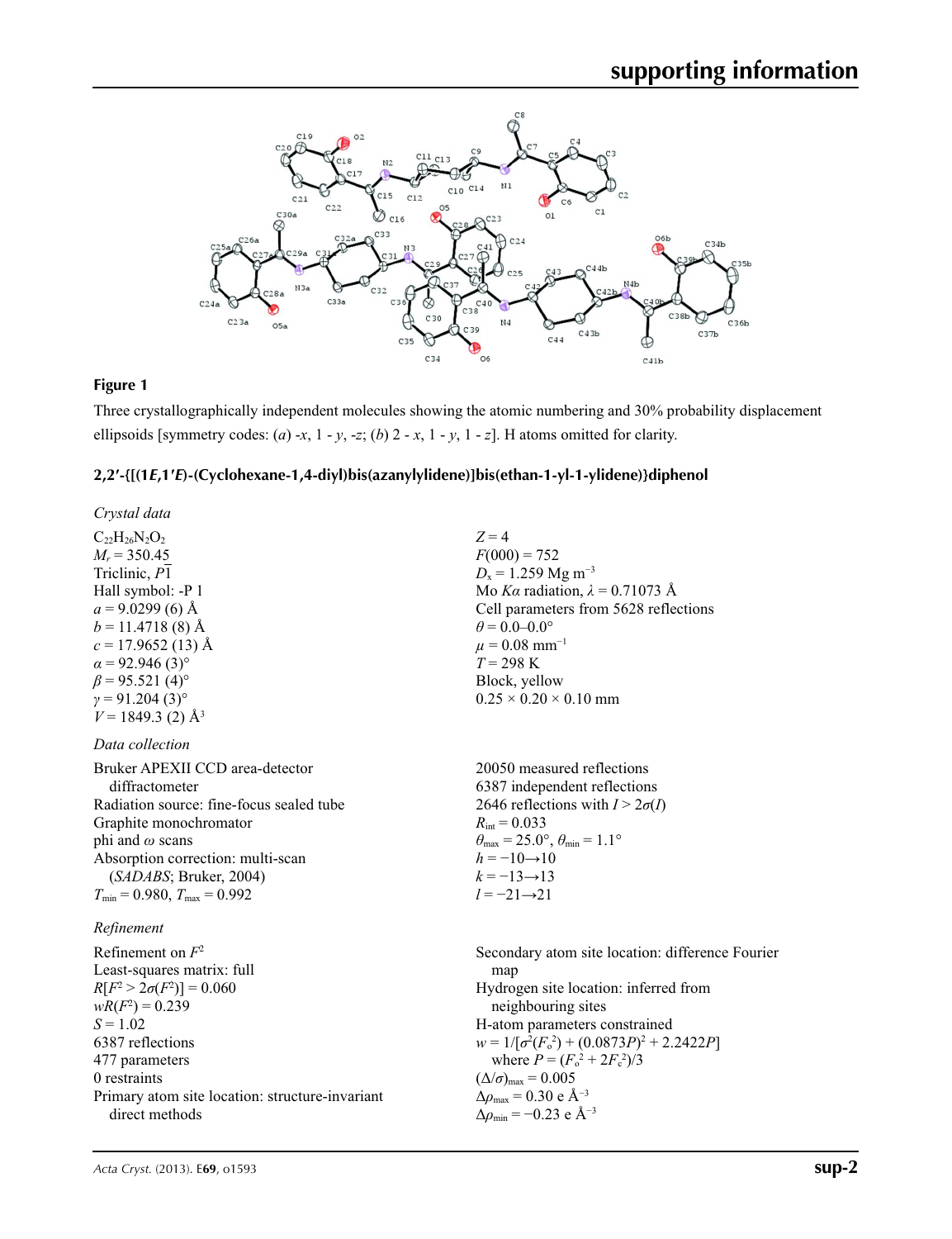#### *Special details*

**Geometry**. All e.s.d.'s (except the e.s.d. in the dihedral angle between two l.s. planes) are estimated using the full covariance matrix. The cell e.s.d.'s are taken into account individually in the estimation of e.s.d.'s in distances, angles and torsion angles; correlations between e.s.d.'s in cell parameters are only used when they are defined by crystal symmetry. An approximate (isotropic) treatment of cell e.s.d.'s is used for estimating e.s.d.'s involving l.s. planes. **Refinement**. Refinement of  $F^2$  against ALL reflections. The weighted *R*-factor wR and goodness of fit *S* are based on *F*<sup>2</sup> , conventional *R*-factors *R* are based on  $F$ , with  $F$  set to zero for negative  $F^2$ . The threshold expression of  $F^2 > \sigma(F^2)$  is used only for calculating *R*-factors(gt) *etc*. and is not relevant to the choice of reflections for refinement. *R*-factors based on *F*<sup>2</sup> are statistically about twice as large as those based on *F*, and *R*factors based on ALL data will be even larger.

|                   | $\boldsymbol{x}$ | $\mathcal{Y}$ | Z         | $U_{\rm iso}$ */ $U_{\rm eq}$ |
|-------------------|------------------|---------------|-----------|-------------------------------|
| C1                | 0.8319(7)        | 1.1440(5)     | 0.6061(3) | 0.0575(17)                    |
| H1                | 0.8150           | 1.2200        | 0.6233    | $0.069*$                      |
| C2                | 0.9279(7)        | 1.0768(6)     | 0.6478(3) | 0.0603(18)                    |
| H2                | 0.9765           | 1.1078        | 0.6927    | $0.072*$                      |
| C <sub>3</sub>    | 0.9532(6)        | 0.9640(6)     | 0.6240(3) | 0.0594(17)                    |
| H <sub>3</sub>    | 1.0188           | 0.9187        | 0.6525    | $0.071*$                      |
| C <sub>4</sub>    | 0.8809(6)        | 0.9185(5)     | 0.5577(3) | 0.0464(14)                    |
| H4                | 0.8989           | 0.8422        | 0.5416    | $0.056*$                      |
| C <sub>5</sub>    | 0.7805(6)        | 0.9842(4)     | 0.5136(3) | 0.0362(13)                    |
| C6                | 0.7589(6)        | 1.1000(4)     | 0.5381(3) | 0.0439(14)                    |
| C7                | 0.7032(6)        | 0.9339(4)     | 0.4427(3) | 0.0365(12)                    |
| C8                | 0.7086(7)        | 0.8049(4)     | 0.4243(3) | 0.0579(17)                    |
| H <sub>8</sub> A  | 0.6480           | 0.7854        | 0.3783    | $0.087*$                      |
| H8B               | 0.6718           | 0.7631        | 0.4640    | $0.087*$                      |
| H8C               | 0.8095           | 0.7838        | 0.4189    | $0.087*$                      |
| C9                | 0.5504(6)        | 0.9694(4)     | 0.3276(3) | 0.0353(13)                    |
| H9                | 0.5033           | 0.8923        | 0.3307    | $0.042*$                      |
| C10               | 0.6546(6)        | 0.9646(4)     | 0.2661(3) | 0.0408(13)                    |
| H10A              | 0.7259           | 0.9037        | 0.2754    | $0.049*$                      |
| H10B              | 0.7095           | 1.0383        | 0.2669    | $0.049*$                      |
| C11               | 0.5697(6)        | 0.9406(4)     | 0.1895(3) | 0.0398(13)                    |
| H11A              | 0.6391           | 0.9416        | 0.1516    | $0.048*$                      |
| H11B              | 0.5234           | 0.8632        | 0.1873    | $0.048*$                      |
| C12               | 0.4503(6)        | 1.0297(4)     | 0.1724(3) | 0.0389(13)                    |
| H12               | 0.4978           | 1.1067        | 0.1694    | $0.047*$                      |
| C13               | 0.3456(6)        | 1.0352(4)     | 0.2340(3) | 0.0418(13)                    |
| H <sub>13</sub> A | 0.2750           | 1.0966        | 0.2247    | $0.050*$                      |
| H13B              | 0.2899           | 0.9618        | 0.2332    | $0.050*$                      |
| C14               | 0.4303(6)        | 1.0587(4)     | 0.3110(3) | 0.0396(13)                    |
| H <sub>14</sub> A | 0.3608           | 1.0570        | 0.3488    | $0.048*$                      |
| H14B              | 0.4763           | 1.1362        | 0.3136    | $0.048*$                      |

*Fractional atomic coordinates and isotropic or equivalent isotropic displacement parameters (Å<sup>2</sup>)*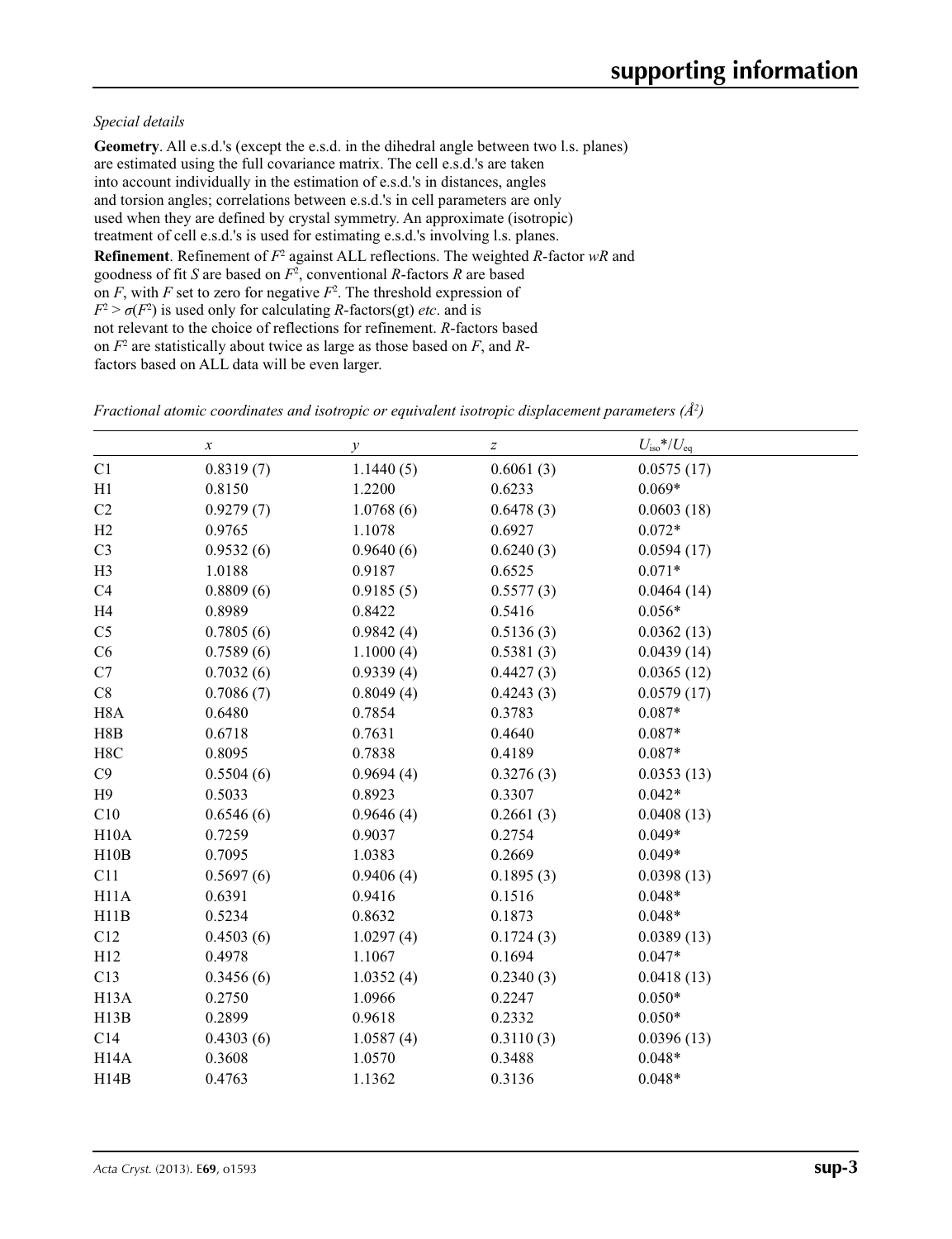| C15               | 0.2981(6)    | 1.0670(4) | 0.0578(3)    | 0.0405(13) |
|-------------------|--------------|-----------|--------------|------------|
| C16               | 0.2927(7)    | 1.1947(4) | 0.0751(3)    | 0.0628(18) |
| <b>H16A</b>       | 0.3690       | 1.2176    | 0.1144       | $0.094*$   |
| H16B              | 0.1971       | 1.2134    | 0.0909       | $0.094*$   |
| H16C              | 0.3085       | 1.2356    | 0.0311       | $0.094*$   |
| C17               | 0.2196(6)    | 1.0170(5) | $-0.0128(3)$ | 0.0425(14) |
| C18               | 0.2409(7)    | 0.9003(5) | $-0.0371(3)$ | 0.0507(15) |
| C19               | 0.1686(7)    | 0.8566(5) | $-0.1058(3)$ | 0.0591(17) |
| H19               | 0.1866       | 0.7810    | $-0.1233$    | $0.071*$   |
| C20               | 0.0720(7)    | 0.9235(6) | $-0.1473(3)$ | 0.0608(18) |
| H20               | 0.0233       | 0.8924    | $-0.1921$    | $0.073*$   |
| C21               | 0.0462(7)    | 1.0362(6) | $-0.1235(3)$ | 0.0608(18) |
| H21               | $-0.0203$    | 1.0811    | $-0.1517$    | $0.073*$   |
| C22               |              |           |              |            |
|                   | 0.1200(6)    | 1.0821(5) | $-0.0574(3)$ | 0.0509(15) |
| H22               | 0.1029       | 1.1588    | $-0.0419$    | $0.061*$   |
| C <sub>23</sub>   | 0.3019(7)    | 0.3440(5) | 0.3478(3)    | 0.0517(15) |
| H23               | 0.2733       | 0.2697    | 0.3603       | $0.062*$   |
| C <sub>24</sub>   | 0.4097(6)    | 0.4066(5) | 0.3931(3)    | 0.0570(17) |
| H <sub>24</sub>   | 0.4552       | 0.3738    | 0.4354       | $0.068*$   |
| C <sub>25</sub>   | 0.4508(6)    | 0.5175(5) | 0.3762(3)    | 0.0584(17) |
| H25               | 0.5239       | 0.5595    | 0.4071       | $0.070*$   |
| C <sub>26</sub>   | 0.3841(6)    | 0.5662(5) | 0.3139(3)    | 0.0487(15) |
| H <sub>26</sub>   | 0.4127       | 0.6415    | 0.3034       | $0.058*$   |
| C27               | 0.2739(6)    | 0.5058(4) | 0.2651(3)    | 0.0378(12) |
| C28               | 0.2345(6)    | 0.3910(4) | 0.2828(3)    | 0.0418(14) |
| C29               | 0.2037(6)    | 0.5571(4) | 0.1977(3)    | 0.0398(13) |
| C30               | 0.2285(6)    | 0.6845(4) | 0.1877(3)    | 0.0567(16) |
| H <sub>30</sub> A | 0.1619       | 0.7084    | 0.1467       | $0.085*$   |
| H30B              | 0.3294       | 0.6986    | 0.1773       | $0.085*$   |
| H30C              | 0.2100       | 0.7284    | 0.2327       | $0.085*$   |
| C31               | 0.0496(6)    | 0.5264(4) | 0.0803(3)    | 0.0379(13) |
| H31               | 0.0089       | 0.6039    | 0.0888       | $0.045*$   |
| C32               | 0.1573(6)    | 0.5315(4) | 0.0199(3)    | 0.0424(13) |
| H32A              | 0.2344       | 0.5905    | 0.0350       | $0.051*$   |
| H32B              | 0.2046       | 0.4568    | 0.0146       | $0.051*$   |
| C33               | $-0.0771(6)$ | 0.4398(4) | 0.0546(3)    | 0.0420(13) |
|                   | $-0.0377$    |           | 0.0502       |            |
| H <sub>3</sub> 3A |              | 0.3619    |              | $0.050*$   |
| H33B              | $-0.1476$    | 0.4398    | 0.0921       | $0.050*$   |
| C34               | 0.6985(7)    | 0.6551(5) | 0.1526(3)    | 0.0535(16) |
| H34               | 0.7273       | 0.7295    | 0.1404       | $0.064*$   |
| C35               | 0.5913(7)    | 0.5937(6) | 0.1067(3)    | 0.0614(18) |
| H35               | 0.5471       | 0.6267    | 0.0641       | $0.074*$   |
| C36               | 0.5488(6)    | 0.4827(6) | 0.1238(3)    | 0.0605(18) |
| H36               | 0.4750       | 0.4411    | 0.0932       | $0.073*$   |
| C37               | 0.6156(6)    | 0.4339(5) | 0.1860(3)    | 0.0521(15) |
| H37               | 0.5873       | 0.3585    | 0.1964       | $0.063*$   |
| C38               | 0.7259(6)    | 0.4945(4) | 0.2347(3)    | 0.0403(13) |
| C39               | 0.7655(6)    | 0.6083(4) | 0.2172(3)    | 0.0450(14) |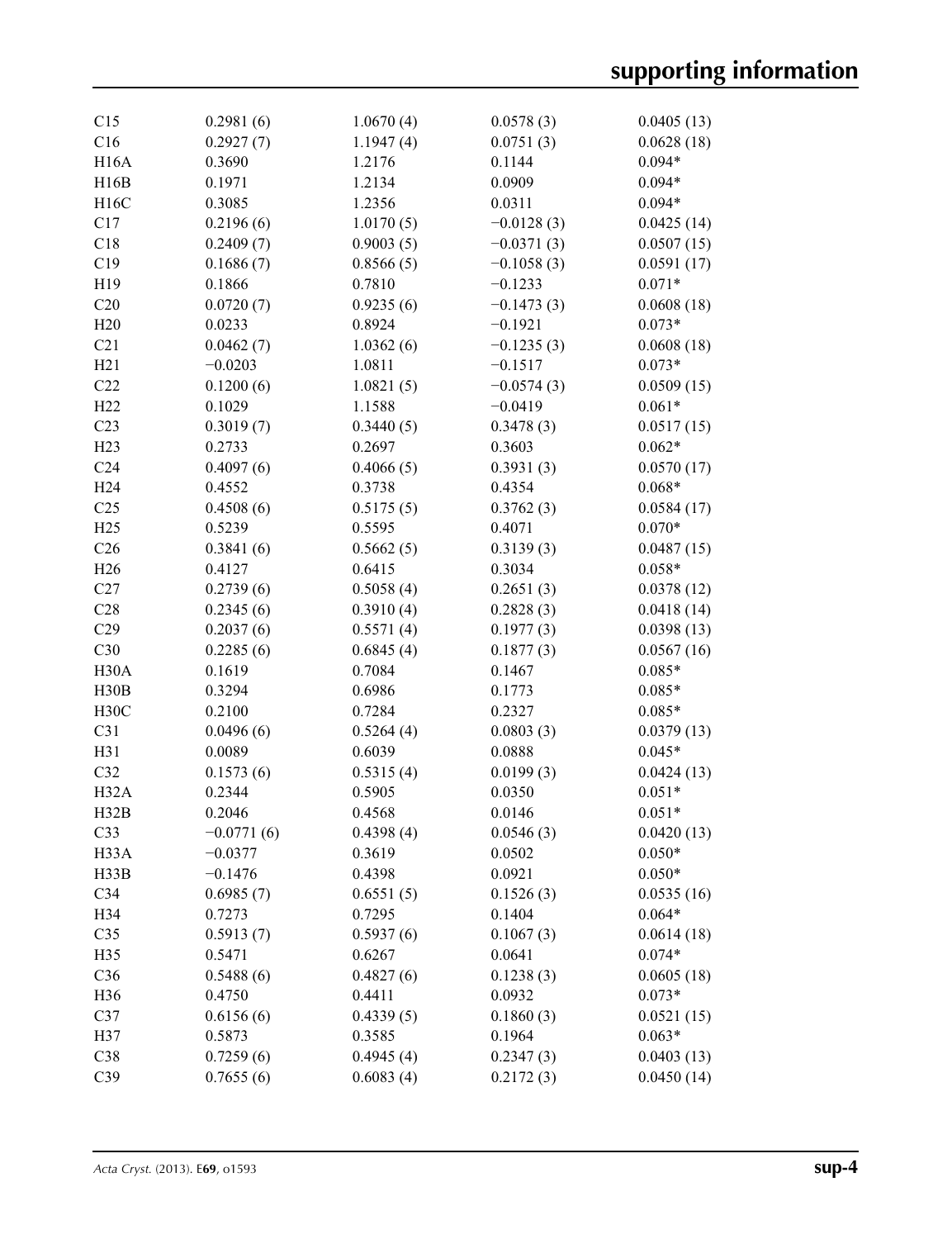| C40             | 0.7956(6) | 0.4409(4) | 0.3026(3) | 0.0382(13) |
|-----------------|-----------|-----------|-----------|------------|
| C <sub>41</sub> | 0.7717(7) | 0.3141(4) | 0.3121(3) | 0.0582(18) |
| H41A            | 0.8326    | 0.2915    | 0.3555    | $0.087*$   |
| H41B            | 0.7982    | 0.2703    | 0.2686    | $0.087*$   |
| <b>H41C</b>     | 0.6689    | 0.2987    | 0.3184    | $0.087*$   |
| C42             | 0.9513(5) | 0.4732(4) | 0.4197(3) | 0.0382(13) |
| H42             | 0.9922    | 0.3957    | 0.4113    | $0.046*$   |
| C <sub>43</sub> | 0.8430(5) | 0.4678(4) | 0.4798(3) | 0.0398(13) |
| H43A            | 0.7947    | 0.5422    | 0.4846    | $0.048*$   |
| H43B            | 0.7666    | 0.4083    | 0.4647    | $0.048*$   |
| C44             | 1.0776(6) | 0.5597(4) | 0.4452(3) | 0.0391(13) |
| <b>H44A</b>     | 1.1486    | 0.5588    | 0.4079    | $0.047*$   |
| H44B            | 1.0383    | 0.6376    | 0.4489    | $0.047*$   |
| N1              | 0.6309(5) | 1.0050(3) | 0.3999(2) | 0.0394(11) |
| N <sub>2</sub>  | 0.3692(5) | 0.9952(3) | 0.1003(2) | 0.0408(11) |
| N <sub>3</sub>  | 0.1238(5) | 0.4889(3) | 0.1507(2) | 0.0397(11) |
| N <sub>4</sub>  | 0.8768(5) | 0.5101(3) | 0.3495(2) | 0.0406(11) |
| O <sub>1</sub>  | 0.6695(6) | 1.1708(3) | 0.4976(2) | 0.0688(13) |
| H1A             | 0.6349    | 1.1355    | 0.4588    | $0.103*$   |
| O <sub>2</sub>  | 0.3297(6) | 0.8290(3) | 0.0025(2) | 0.0714(13) |
| H2A             | 0.3707    | 0.8653    | 0.0397    | $0.107*$   |
| O <sub>5</sub>  | 0.1332(5) | 0.3254(3) | 0.2392(2) | 0.0574(11) |
| H <sub>5</sub>  | 0.1070    | 0.3598    | 0.2014    | $0.086*$   |
| O <sub>6</sub>  | 0.8666(5) | 0.6742(3) | 0.2608(2) | 0.0581(11) |
| H <sub>6</sub>  | 0.8922    | 0.6402    | 0.2987    | $0.087*$   |
|                 |           |           |           |            |

*Atomic displacement parameters (Å2 )*

| $U^{11}$ | $U^{22}$ | $U^{33}$ | $U^{12}$    | $U$ <sup>13</sup> | $U^{23}$    |
|----------|----------|----------|-------------|-------------------|-------------|
| 0.079(5) | 0.054(3) | 0.039(3) | $-0.023(3)$ | 0.012(3)          | $-0.002(3)$ |
| 0.056(4) | 0.088(5) | 0.035(3) | $-0.022(3)$ | $-0.002(3)$       | 0.007(3)    |
| 0.044(4) | 0.093(5) | 0.041(4) | $-0.001(3)$ | $-0.002(3)$       | 0.012(3)    |
| 0.040(4) | 0.060(3) | 0.041(3) | 0.004(3)    | 0.007(3)          | 0.007(3)    |
| 0.036(3) | 0.042(3) | 0.031(3) | $-0.005(2)$ | 0.004(3)          | 0.006(2)    |
| 0.057(4) | 0.041(3) | 0.035(3) | $-0.007(3)$ | 0.008(3)          | 0.006(2)    |
| 0.035(3) | 0.040(3) | 0.036(3) | 0.002(2)    | 0.010(3)          | 0.007(2)    |
| 0.077(5) | 0.044(3) | 0.051(4) | 0.012(3)    | $-0.007(3)$       | 0.004(3)    |
| 0.036(3) | 0.038(3) | 0.032(3) | $-0.002(2)$ | 0.004(3)          | 0.004(2)    |
| 0.031(3) | 0.049(3) | 0.042(3) | 0.003(2)    | 0.001(3)          | 0.001(2)    |
| 0.035(3) | 0.048(3) | 0.037(3) | 0.003(2)    | 0.004(3)          | 0.002(2)    |
| 0.039(3) | 0.039(3) | 0.039(3) | 0.001(2)    | 0.001(3)          | 0.001(2)    |
| 0.036(3) | 0.051(3) | 0.039(3) | 0.004(2)    | 0.006(3)          | 0.003(2)    |
| 0.038(4) | 0.047(3) | 0.035(3) | 0.004(2)    | 0.009(3)          | 0.001(2)    |
| 0.040(3) | 0.049(3) | 0.032(3) | $-0.001(2)$ | 0.005(3)          | 0.006(3)    |
| 0.077(5) | 0.051(3) | 0.058(4) | 0.006(3)    | $-0.009(4)$       | 0.003(3)    |
| 0.039(4) | 0.055(3) | 0.036(3) | $-0.004(3)$ | 0.011(3)          | 0.007(3)    |
| 0.055(4) | 0.056(4) | 0.040(3) | $-0.008(3)$ | $-0.002(3)$       | 0.009(3)    |
| 0.070(5) | 0.061(4) | 0.045(4) | $-0.017(3)$ | 0.007(4)          | $-0.002(3)$ |
|          |          |          |             |                   |             |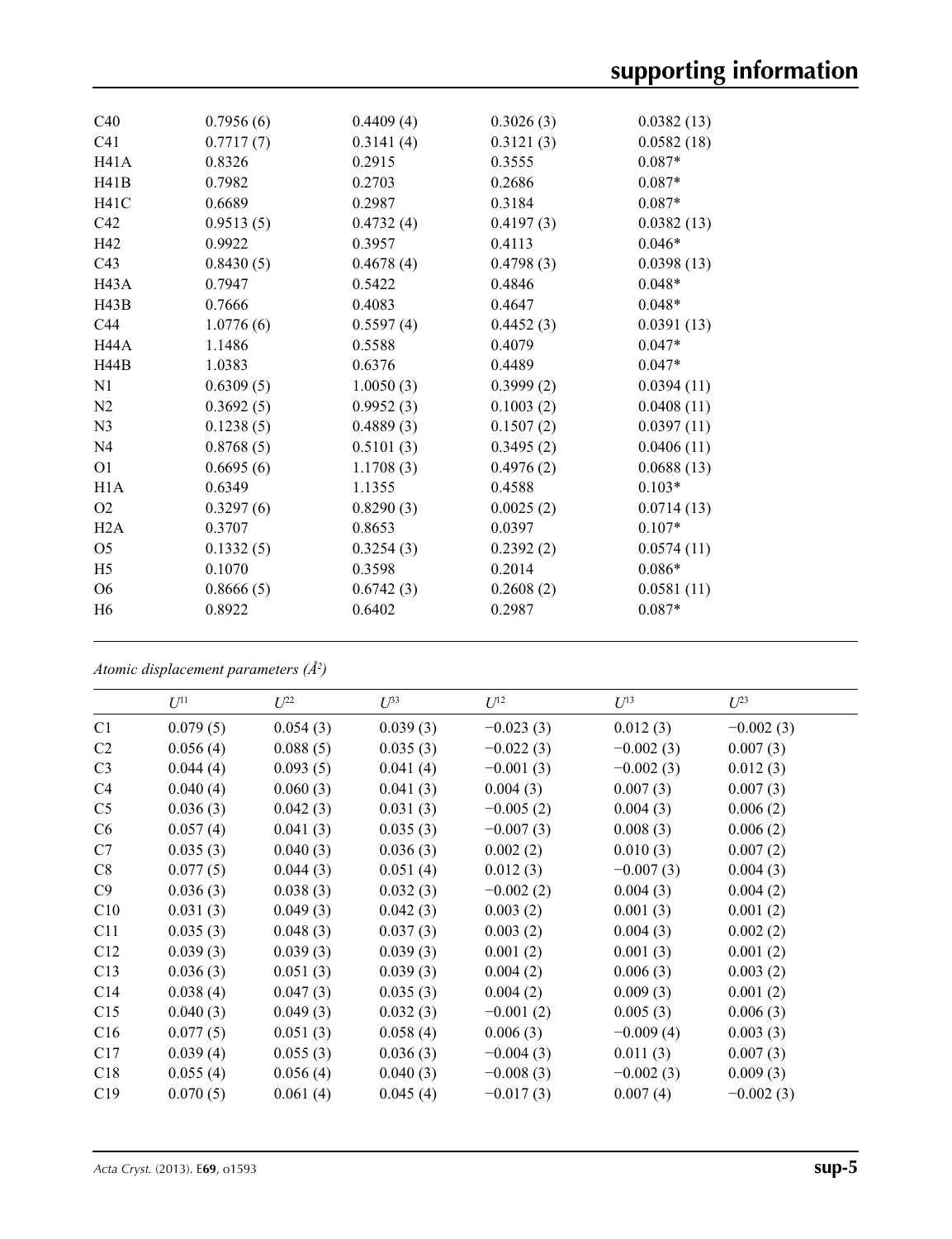| C20             | 0.053(5) | 0.087(5) | 0.040(4) | $-0.021(3)$   | 0.000(3)    | $-0.001(3)$   |
|-----------------|----------|----------|----------|---------------|-------------|---------------|
| C21             | 0.037(4) | 0.097(5) | 0.048(4) | 0.001(3)      | $-0.005(3)$ | 0.014(3)      |
| C22             | 0.042(4) | 0.069(4) | 0.042(3) | 0.006(3)      | 0.002(3)    | 0.009(3)      |
| C <sub>23</sub> | 0.061(4) | 0.053(3) | 0.044(3) | 0.018(3)      | 0.015(3)    | 0.006(3)      |
| C <sub>24</sub> | 0.051(4) | 0.083(4) | 0.038(3) | 0.019(3)      | 0.004(3)    | 0.007(3)      |
| C <sub>25</sub> | 0.040(4) | 0.087(4) | 0.046(4) | 0.000(3)      | 0.000(3)    | $-0.005(3)$   |
| C <sub>26</sub> | 0.043(4) | 0.062(4) | 0.041(3) | $-0.007(3)$   | 0.008(3)    | $-0.002(3)$   |
| C27             | 0.038(3) | 0.045(3) | 0.030(3) | 0.003(2)      | 0.008(3)    | $-0.005(2)$   |
| C28             | 0.040(4) | 0.047(3) | 0.039(3) | 0.005(3)      | 0.010(3)    | $-0.002(3)$   |
| C29             | 0.041(3) | 0.043(3) | 0.037(3) | 0.001(2)      | 0.007(3)    | 0.002(2)      |
| C30             | 0.069(4) | 0.051(3) | 0.049(3) | $-0.006(3)$   | 0.004(3)    | 0.001(3)      |
| C31             | 0.038(4) | 0.042(3) | 0.033(3) | 0.005(2)      | 0.002(3)    | 0.001(2)      |
| C32             | 0.034(3) | 0.052(3) | 0.042(3) | $-0.001(2)$   | 0.005(3)    | 0.005(2)      |
| C33             | 0.039(3) | 0.053(3) | 0.035(3) | 0.000(2)      | 0.007(3)    | 0.008(2)      |
| C34             | 0.059(4) | 0.058(3) | 0.045(3) | 0.016(3)      | 0.009(3)    | 0.009(3)      |
| C <sub>35</sub> | 0.050(4) | 0.089(5) | 0.046(4) | 0.023(4)      | 0.002(3)    | 0.005(3)      |
| C36             | 0.040(4) | 0.092(5) | 0.047(4) | 0.007(3)      | $-0.008(3)$ | $-0.006(3)$   |
| C37             | 0.039(4) | 0.064(4) | 0.053(4) | $-0.005(3)$   | 0.007(3)    | $-0.004(3)$   |
| C38             | 0.035(4) | 0.052(3) | 0.035(3) | 0.006(3)      | 0.011(3)    | $-0.001(2)$   |
| C39             | 0.052(4) | 0.043(3) | 0.041(3) | 0.009(3)      | 0.009(3)    | $-0.005(3)$   |
| C40             | 0.035(4) | 0.045(3) | 0.036(3) | 0.001(2)      | 0.014(3)    | $-0.006(2)$   |
| C41             | 0.074(5) | 0.046(3) | 0.052(4) | $-0.007(3)$   | $-0.004(4)$ | 0.004(3)      |
| C42             | 0.039(3) | 0.039(3) | 0.038(3) | 0.005(2)      | 0.006(3)    | 0.006(2)      |
| C43             | 0.032(3) | 0.049(3) | 0.039(3) | 0.000(2)      | 0.003(3)    | 0.005(2)      |
| C44             | 0.035(3) | 0.045(3) | 0.039(3) | 0.001(2)      | 0.011(3)    | 0.007(2)      |
| N1              | 0.041(3) | 0.040(2) | 0.037(2) | $-0.0011(19)$ | 0.002(2)    | 0.0043(19)    |
| N2              | 0.041(3) | 0.048(3) | 0.034(3) | 0.001(2)      | 0.002(2)    | 0.003(2)      |
| N <sub>3</sub>  | 0.040(3) | 0.046(2) | 0.034(2) | 0.002(2)      | 0.004(2)    | 0.0005(19)    |
| N <sub>4</sub>  | 0.044(3) | 0.044(2) | 0.035(2) | 0.002(2)      | 0.005(2)    | 0.0022(19)    |
| O <sub>1</sub>  | 0.111(4) | 0.040(2) | 0.052(3) | 0.008(2)      | $-0.008(3)$ | $-0.0017(19)$ |
| O2              | 0.104(4) | 0.046(2) | 0.059(3) | 0.008(2)      | $-0.015(3)$ | 0.000(2)      |
| O <sub>5</sub>  | 0.077(3) | 0.044(2) | 0.048(2) | $-0.008(2)$   | $-0.005(2)$ | 0.0011(18)    |
| O <sub>6</sub>  | 0.079(3) | 0.043(2) | 0.050(3) | $-0.006(2)$   | $-0.004(2)$ | 0.0034(18)    |

## *Geometric parameters (Å, º)*

| $C1-C2$   | 1.367(8) | $C24 - C25$ | 1.374(7) |  |
|-----------|----------|-------------|----------|--|
| $C1-C6$   | 1.397(7) | $C24 - H24$ | 0.9300   |  |
| $Cl-H1$   | 0.9300   | $C25-C26$   | 1.370(7) |  |
| $C2-C3$   | 1.373(8) | $C25 - H25$ | 0.9300   |  |
| $C2-H2$   | 0.9300   | $C26 - C27$ | 1.407(6) |  |
| $C3-C4$   | 1.375(7) | $C26 - H26$ | 0.9300   |  |
| $C3-H3$   | 0.9300   | $C27-C28$   | 1.417(7) |  |
| $C4 - C5$ | 1.403(6) | $C27-C29$   | 1.468(7) |  |
| $C4 - H4$ | 0.9300   | $C28 - 05$  | 1.338(5) |  |
| $C5-C6$   | 1.402(6) | $C29 - N3$  | 1.279(6) |  |
| $C5-C7$   | 1.476(6) | $C29 - C30$ | 1.497(6) |  |
| $C6 - O1$ | 1.346(6) | $C30$ —H30A | 0.9600   |  |
|           |          |             |          |  |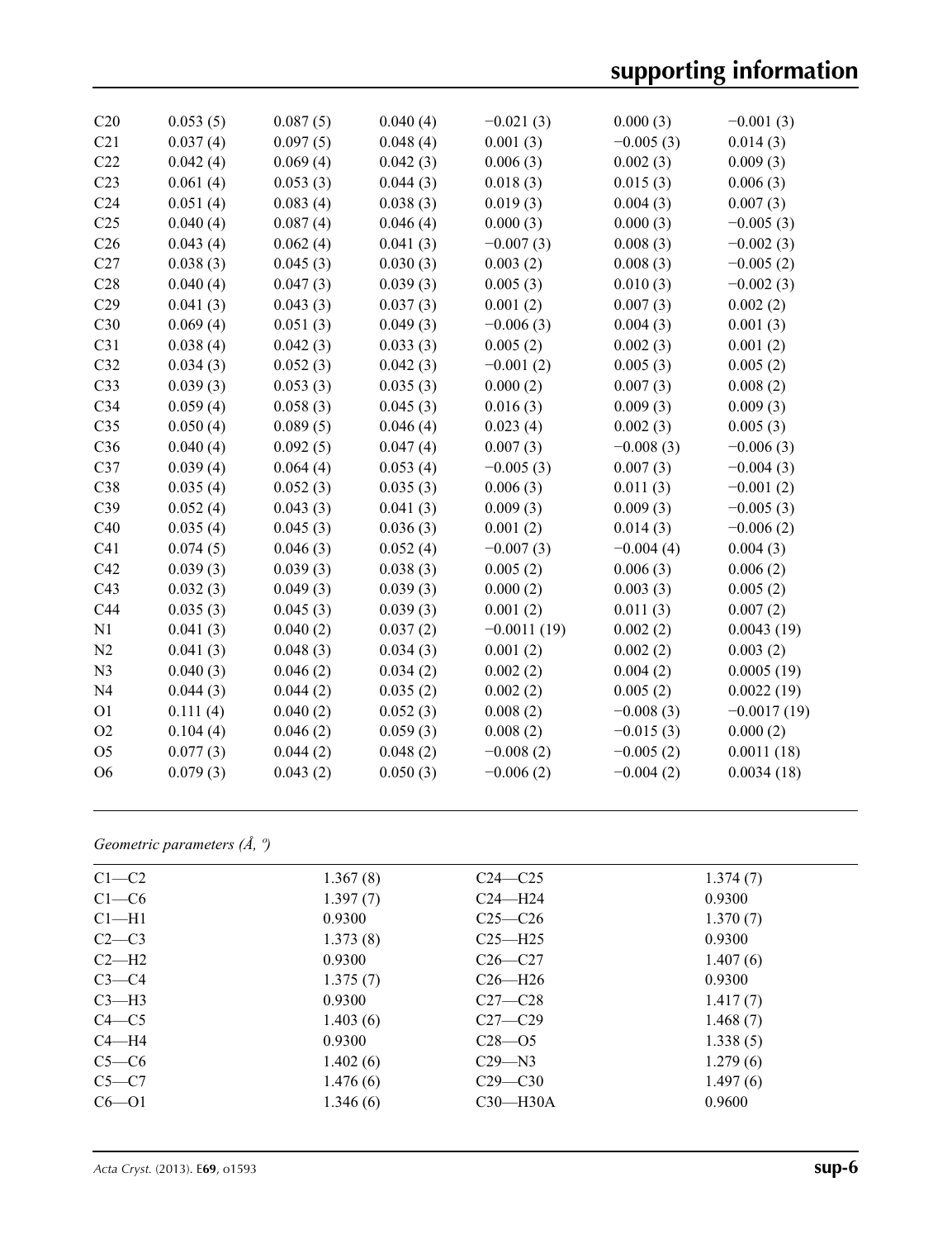| 1.502(6)<br>0.9600<br>$C7-C8$<br>C30-H30C<br>$C8 - H8A$<br>0.9600<br>$C31 - N3$<br>1.462(6)<br>$C8 - H8B$<br>0.9600<br>$C31 - C33$<br>1.522(6)<br>0.9600<br>$C8 - H8C$<br>$C31 - C32$<br>1.528(7)<br>$C9 - N1$<br>1.460(5)<br>$C31 - H31$<br>0.9800<br>$C9 - C10$<br>$C32-C33i$<br>1.514(6)<br>1.519(7)<br>$C9 - C14$<br>1.526(6)<br>$C32-H32A$<br>0.9700<br>$C9 - H9$<br>0.9800<br>$C32 - H32B$<br>0.9700<br>$C10 - C11$<br>1.519(6)<br>1.514(6)<br>$C33 - C32$<br>$C10 - H10A$<br>0.9700<br>$C33$ -H33A<br>0.9700<br>$C10 - H10B$<br>0.9700<br>$C33 - H33B$<br>0.9700<br>$C11 - C12$<br>1.522(6)<br>$C34 - C35$<br>1.367(7)<br>0.9700<br>$C11 - H11A$<br>$C34 - C39$<br>1.394(7)<br>$C11 - H11B$<br>0.9700<br>0.9300<br>$C34 - H34$<br>$C12 - N2$<br>1.457(6)<br>$C35-C36$<br>1.381(8)<br>$C12-C13$<br>1.524(7)<br>$C35 - H35$<br>0.9300<br>$C12 - H12$<br>0.9800<br>$C36-C37$<br>1.368(7)<br>$C13 - C14$<br>1.523(6)<br>$C36 - H36$<br>0.9300<br>0.9700<br>$C13 - H13A$<br>$C37-C38$<br>1.407(7)<br>$C13 - H13B$<br>0.9700<br>C37-H37<br>0.9300<br>$C14 - H14A$<br>0.9700<br>$C38 - C39$<br>1.406(7)<br>0.9700<br>$C38 - C40$<br>$C14 - H14B$<br>1.485(7)<br>$C39 - 06$<br>$C15 - N2$<br>1.291(6)<br>1.338(6)<br>$C15 - C17$<br>$C40 - N4$<br>1.290(6)<br>1.474(7)<br>$C15-C16$<br>1.484(7)<br>$C40 - C41$<br>1.487(6)<br>0.9600<br>$C16 - H16A$<br>$C41 - H41A$<br>0.9600<br>$C16 - H16B$<br>0.9600<br>$C41 - H41B$<br>0.9600<br>C16-H16C<br>0.9600<br>$C41 - H41C$<br>0.9600<br>$C17 - C22$<br>$C42 - N4$<br>1.459(6)<br>1.400(7)<br>$C17 - C18$<br>1.409(7)<br>$C42 - C44$<br>1.517(6)<br>$C18 - 02$<br>1.341(6)<br>$C42 - C43$<br>1.528(6)<br>0.9800<br>$C18 - C19$<br>1.403(7)<br>$C42 - H42$<br>$C19 - C20$<br>$C43 - C44$ ii<br>1.367(8)<br>1.516(6)<br>$C19 - H19$<br>0.9300<br>C43—H43A<br>0.9700<br>$C20 - C21$<br>1.372(8)<br>$C43 - H43B$<br>0.9700<br>0.9300<br>$C44 - C43$ ii<br>$C20 - H20$<br>1.516(6)<br>$C21 - C22$<br>1.379(7)<br>C44-H44A<br>0.9700<br>$C21 - H21$<br>0.9300<br>0.9700<br>C44-H44B<br>$C22-H22$<br>0.9300<br>$O1 - H1A$<br>0.8200<br>$C23-C24$<br>1.373(7)<br>$O2 - H2A$<br>0.8200<br>$C23-C28$<br>0.8201<br>1.402(7)<br>$O5 - H5$<br>$C23 - H23$<br>0.9300<br>$O6 - H6$<br>0.8201<br>$C2-C1-C6$<br>119.6<br>120.8(6)<br>C23-C24-H24<br>$C2-C1-H1$<br>$C25-C24-H24$<br>120.0<br>119.4<br>$C6-C1-H1$<br>$C26 - C25 - C24$<br>119.8<br>120.0(5) | $C7 - N1$  | 1.293(6) | $C30$ —H30B       | 0.9600 |
|--------------------------------------------------------------------------------------------------------------------------------------------------------------------------------------------------------------------------------------------------------------------------------------------------------------------------------------------------------------------------------------------------------------------------------------------------------------------------------------------------------------------------------------------------------------------------------------------------------------------------------------------------------------------------------------------------------------------------------------------------------------------------------------------------------------------------------------------------------------------------------------------------------------------------------------------------------------------------------------------------------------------------------------------------------------------------------------------------------------------------------------------------------------------------------------------------------------------------------------------------------------------------------------------------------------------------------------------------------------------------------------------------------------------------------------------------------------------------------------------------------------------------------------------------------------------------------------------------------------------------------------------------------------------------------------------------------------------------------------------------------------------------------------------------------------------------------------------------------------------------------------------------------------------------------------------------------------------------------------------------------------------------------------------------------------------------------------------------------------------------------------------------------------------------------------------------------------------------------------------------------------------------------------------------------------------------------------------------------------------------------------|------------|----------|-------------------|--------|
|                                                                                                                                                                                                                                                                                                                                                                                                                                                                                                                                                                                                                                                                                                                                                                                                                                                                                                                                                                                                                                                                                                                                                                                                                                                                                                                                                                                                                                                                                                                                                                                                                                                                                                                                                                                                                                                                                                                                                                                                                                                                                                                                                                                                                                                                                                                                                                                      |            |          |                   |        |
|                                                                                                                                                                                                                                                                                                                                                                                                                                                                                                                                                                                                                                                                                                                                                                                                                                                                                                                                                                                                                                                                                                                                                                                                                                                                                                                                                                                                                                                                                                                                                                                                                                                                                                                                                                                                                                                                                                                                                                                                                                                                                                                                                                                                                                                                                                                                                                                      |            |          |                   |        |
|                                                                                                                                                                                                                                                                                                                                                                                                                                                                                                                                                                                                                                                                                                                                                                                                                                                                                                                                                                                                                                                                                                                                                                                                                                                                                                                                                                                                                                                                                                                                                                                                                                                                                                                                                                                                                                                                                                                                                                                                                                                                                                                                                                                                                                                                                                                                                                                      |            |          |                   |        |
|                                                                                                                                                                                                                                                                                                                                                                                                                                                                                                                                                                                                                                                                                                                                                                                                                                                                                                                                                                                                                                                                                                                                                                                                                                                                                                                                                                                                                                                                                                                                                                                                                                                                                                                                                                                                                                                                                                                                                                                                                                                                                                                                                                                                                                                                                                                                                                                      |            |          |                   |        |
|                                                                                                                                                                                                                                                                                                                                                                                                                                                                                                                                                                                                                                                                                                                                                                                                                                                                                                                                                                                                                                                                                                                                                                                                                                                                                                                                                                                                                                                                                                                                                                                                                                                                                                                                                                                                                                                                                                                                                                                                                                                                                                                                                                                                                                                                                                                                                                                      |            |          |                   |        |
|                                                                                                                                                                                                                                                                                                                                                                                                                                                                                                                                                                                                                                                                                                                                                                                                                                                                                                                                                                                                                                                                                                                                                                                                                                                                                                                                                                                                                                                                                                                                                                                                                                                                                                                                                                                                                                                                                                                                                                                                                                                                                                                                                                                                                                                                                                                                                                                      |            |          |                   |        |
|                                                                                                                                                                                                                                                                                                                                                                                                                                                                                                                                                                                                                                                                                                                                                                                                                                                                                                                                                                                                                                                                                                                                                                                                                                                                                                                                                                                                                                                                                                                                                                                                                                                                                                                                                                                                                                                                                                                                                                                                                                                                                                                                                                                                                                                                                                                                                                                      |            |          |                   |        |
|                                                                                                                                                                                                                                                                                                                                                                                                                                                                                                                                                                                                                                                                                                                                                                                                                                                                                                                                                                                                                                                                                                                                                                                                                                                                                                                                                                                                                                                                                                                                                                                                                                                                                                                                                                                                                                                                                                                                                                                                                                                                                                                                                                                                                                                                                                                                                                                      |            |          |                   |        |
|                                                                                                                                                                                                                                                                                                                                                                                                                                                                                                                                                                                                                                                                                                                                                                                                                                                                                                                                                                                                                                                                                                                                                                                                                                                                                                                                                                                                                                                                                                                                                                                                                                                                                                                                                                                                                                                                                                                                                                                                                                                                                                                                                                                                                                                                                                                                                                                      |            |          |                   |        |
|                                                                                                                                                                                                                                                                                                                                                                                                                                                                                                                                                                                                                                                                                                                                                                                                                                                                                                                                                                                                                                                                                                                                                                                                                                                                                                                                                                                                                                                                                                                                                                                                                                                                                                                                                                                                                                                                                                                                                                                                                                                                                                                                                                                                                                                                                                                                                                                      |            |          |                   |        |
|                                                                                                                                                                                                                                                                                                                                                                                                                                                                                                                                                                                                                                                                                                                                                                                                                                                                                                                                                                                                                                                                                                                                                                                                                                                                                                                                                                                                                                                                                                                                                                                                                                                                                                                                                                                                                                                                                                                                                                                                                                                                                                                                                                                                                                                                                                                                                                                      |            |          |                   |        |
|                                                                                                                                                                                                                                                                                                                                                                                                                                                                                                                                                                                                                                                                                                                                                                                                                                                                                                                                                                                                                                                                                                                                                                                                                                                                                                                                                                                                                                                                                                                                                                                                                                                                                                                                                                                                                                                                                                                                                                                                                                                                                                                                                                                                                                                                                                                                                                                      |            |          |                   |        |
|                                                                                                                                                                                                                                                                                                                                                                                                                                                                                                                                                                                                                                                                                                                                                                                                                                                                                                                                                                                                                                                                                                                                                                                                                                                                                                                                                                                                                                                                                                                                                                                                                                                                                                                                                                                                                                                                                                                                                                                                                                                                                                                                                                                                                                                                                                                                                                                      |            |          |                   |        |
|                                                                                                                                                                                                                                                                                                                                                                                                                                                                                                                                                                                                                                                                                                                                                                                                                                                                                                                                                                                                                                                                                                                                                                                                                                                                                                                                                                                                                                                                                                                                                                                                                                                                                                                                                                                                                                                                                                                                                                                                                                                                                                                                                                                                                                                                                                                                                                                      |            |          |                   |        |
|                                                                                                                                                                                                                                                                                                                                                                                                                                                                                                                                                                                                                                                                                                                                                                                                                                                                                                                                                                                                                                                                                                                                                                                                                                                                                                                                                                                                                                                                                                                                                                                                                                                                                                                                                                                                                                                                                                                                                                                                                                                                                                                                                                                                                                                                                                                                                                                      |            |          |                   |        |
|                                                                                                                                                                                                                                                                                                                                                                                                                                                                                                                                                                                                                                                                                                                                                                                                                                                                                                                                                                                                                                                                                                                                                                                                                                                                                                                                                                                                                                                                                                                                                                                                                                                                                                                                                                                                                                                                                                                                                                                                                                                                                                                                                                                                                                                                                                                                                                                      |            |          |                   |        |
|                                                                                                                                                                                                                                                                                                                                                                                                                                                                                                                                                                                                                                                                                                                                                                                                                                                                                                                                                                                                                                                                                                                                                                                                                                                                                                                                                                                                                                                                                                                                                                                                                                                                                                                                                                                                                                                                                                                                                                                                                                                                                                                                                                                                                                                                                                                                                                                      |            |          |                   |        |
|                                                                                                                                                                                                                                                                                                                                                                                                                                                                                                                                                                                                                                                                                                                                                                                                                                                                                                                                                                                                                                                                                                                                                                                                                                                                                                                                                                                                                                                                                                                                                                                                                                                                                                                                                                                                                                                                                                                                                                                                                                                                                                                                                                                                                                                                                                                                                                                      |            |          |                   |        |
|                                                                                                                                                                                                                                                                                                                                                                                                                                                                                                                                                                                                                                                                                                                                                                                                                                                                                                                                                                                                                                                                                                                                                                                                                                                                                                                                                                                                                                                                                                                                                                                                                                                                                                                                                                                                                                                                                                                                                                                                                                                                                                                                                                                                                                                                                                                                                                                      |            |          |                   |        |
|                                                                                                                                                                                                                                                                                                                                                                                                                                                                                                                                                                                                                                                                                                                                                                                                                                                                                                                                                                                                                                                                                                                                                                                                                                                                                                                                                                                                                                                                                                                                                                                                                                                                                                                                                                                                                                                                                                                                                                                                                                                                                                                                                                                                                                                                                                                                                                                      |            |          |                   |        |
|                                                                                                                                                                                                                                                                                                                                                                                                                                                                                                                                                                                                                                                                                                                                                                                                                                                                                                                                                                                                                                                                                                                                                                                                                                                                                                                                                                                                                                                                                                                                                                                                                                                                                                                                                                                                                                                                                                                                                                                                                                                                                                                                                                                                                                                                                                                                                                                      |            |          |                   |        |
|                                                                                                                                                                                                                                                                                                                                                                                                                                                                                                                                                                                                                                                                                                                                                                                                                                                                                                                                                                                                                                                                                                                                                                                                                                                                                                                                                                                                                                                                                                                                                                                                                                                                                                                                                                                                                                                                                                                                                                                                                                                                                                                                                                                                                                                                                                                                                                                      |            |          |                   |        |
|                                                                                                                                                                                                                                                                                                                                                                                                                                                                                                                                                                                                                                                                                                                                                                                                                                                                                                                                                                                                                                                                                                                                                                                                                                                                                                                                                                                                                                                                                                                                                                                                                                                                                                                                                                                                                                                                                                                                                                                                                                                                                                                                                                                                                                                                                                                                                                                      |            |          |                   |        |
|                                                                                                                                                                                                                                                                                                                                                                                                                                                                                                                                                                                                                                                                                                                                                                                                                                                                                                                                                                                                                                                                                                                                                                                                                                                                                                                                                                                                                                                                                                                                                                                                                                                                                                                                                                                                                                                                                                                                                                                                                                                                                                                                                                                                                                                                                                                                                                                      |            |          |                   |        |
|                                                                                                                                                                                                                                                                                                                                                                                                                                                                                                                                                                                                                                                                                                                                                                                                                                                                                                                                                                                                                                                                                                                                                                                                                                                                                                                                                                                                                                                                                                                                                                                                                                                                                                                                                                                                                                                                                                                                                                                                                                                                                                                                                                                                                                                                                                                                                                                      |            |          |                   |        |
|                                                                                                                                                                                                                                                                                                                                                                                                                                                                                                                                                                                                                                                                                                                                                                                                                                                                                                                                                                                                                                                                                                                                                                                                                                                                                                                                                                                                                                                                                                                                                                                                                                                                                                                                                                                                                                                                                                                                                                                                                                                                                                                                                                                                                                                                                                                                                                                      |            |          |                   |        |
|                                                                                                                                                                                                                                                                                                                                                                                                                                                                                                                                                                                                                                                                                                                                                                                                                                                                                                                                                                                                                                                                                                                                                                                                                                                                                                                                                                                                                                                                                                                                                                                                                                                                                                                                                                                                                                                                                                                                                                                                                                                                                                                                                                                                                                                                                                                                                                                      |            |          |                   |        |
|                                                                                                                                                                                                                                                                                                                                                                                                                                                                                                                                                                                                                                                                                                                                                                                                                                                                                                                                                                                                                                                                                                                                                                                                                                                                                                                                                                                                                                                                                                                                                                                                                                                                                                                                                                                                                                                                                                                                                                                                                                                                                                                                                                                                                                                                                                                                                                                      |            |          |                   |        |
|                                                                                                                                                                                                                                                                                                                                                                                                                                                                                                                                                                                                                                                                                                                                                                                                                                                                                                                                                                                                                                                                                                                                                                                                                                                                                                                                                                                                                                                                                                                                                                                                                                                                                                                                                                                                                                                                                                                                                                                                                                                                                                                                                                                                                                                                                                                                                                                      |            |          |                   |        |
|                                                                                                                                                                                                                                                                                                                                                                                                                                                                                                                                                                                                                                                                                                                                                                                                                                                                                                                                                                                                                                                                                                                                                                                                                                                                                                                                                                                                                                                                                                                                                                                                                                                                                                                                                                                                                                                                                                                                                                                                                                                                                                                                                                                                                                                                                                                                                                                      |            |          |                   |        |
|                                                                                                                                                                                                                                                                                                                                                                                                                                                                                                                                                                                                                                                                                                                                                                                                                                                                                                                                                                                                                                                                                                                                                                                                                                                                                                                                                                                                                                                                                                                                                                                                                                                                                                                                                                                                                                                                                                                                                                                                                                                                                                                                                                                                                                                                                                                                                                                      |            |          |                   |        |
|                                                                                                                                                                                                                                                                                                                                                                                                                                                                                                                                                                                                                                                                                                                                                                                                                                                                                                                                                                                                                                                                                                                                                                                                                                                                                                                                                                                                                                                                                                                                                                                                                                                                                                                                                                                                                                                                                                                                                                                                                                                                                                                                                                                                                                                                                                                                                                                      |            |          |                   |        |
|                                                                                                                                                                                                                                                                                                                                                                                                                                                                                                                                                                                                                                                                                                                                                                                                                                                                                                                                                                                                                                                                                                                                                                                                                                                                                                                                                                                                                                                                                                                                                                                                                                                                                                                                                                                                                                                                                                                                                                                                                                                                                                                                                                                                                                                                                                                                                                                      |            |          |                   |        |
|                                                                                                                                                                                                                                                                                                                                                                                                                                                                                                                                                                                                                                                                                                                                                                                                                                                                                                                                                                                                                                                                                                                                                                                                                                                                                                                                                                                                                                                                                                                                                                                                                                                                                                                                                                                                                                                                                                                                                                                                                                                                                                                                                                                                                                                                                                                                                                                      |            |          |                   |        |
|                                                                                                                                                                                                                                                                                                                                                                                                                                                                                                                                                                                                                                                                                                                                                                                                                                                                                                                                                                                                                                                                                                                                                                                                                                                                                                                                                                                                                                                                                                                                                                                                                                                                                                                                                                                                                                                                                                                                                                                                                                                                                                                                                                                                                                                                                                                                                                                      |            |          |                   |        |
|                                                                                                                                                                                                                                                                                                                                                                                                                                                                                                                                                                                                                                                                                                                                                                                                                                                                                                                                                                                                                                                                                                                                                                                                                                                                                                                                                                                                                                                                                                                                                                                                                                                                                                                                                                                                                                                                                                                                                                                                                                                                                                                                                                                                                                                                                                                                                                                      |            |          |                   |        |
|                                                                                                                                                                                                                                                                                                                                                                                                                                                                                                                                                                                                                                                                                                                                                                                                                                                                                                                                                                                                                                                                                                                                                                                                                                                                                                                                                                                                                                                                                                                                                                                                                                                                                                                                                                                                                                                                                                                                                                                                                                                                                                                                                                                                                                                                                                                                                                                      |            |          |                   |        |
|                                                                                                                                                                                                                                                                                                                                                                                                                                                                                                                                                                                                                                                                                                                                                                                                                                                                                                                                                                                                                                                                                                                                                                                                                                                                                                                                                                                                                                                                                                                                                                                                                                                                                                                                                                                                                                                                                                                                                                                                                                                                                                                                                                                                                                                                                                                                                                                      |            |          |                   |        |
|                                                                                                                                                                                                                                                                                                                                                                                                                                                                                                                                                                                                                                                                                                                                                                                                                                                                                                                                                                                                                                                                                                                                                                                                                                                                                                                                                                                                                                                                                                                                                                                                                                                                                                                                                                                                                                                                                                                                                                                                                                                                                                                                                                                                                                                                                                                                                                                      |            |          |                   |        |
|                                                                                                                                                                                                                                                                                                                                                                                                                                                                                                                                                                                                                                                                                                                                                                                                                                                                                                                                                                                                                                                                                                                                                                                                                                                                                                                                                                                                                                                                                                                                                                                                                                                                                                                                                                                                                                                                                                                                                                                                                                                                                                                                                                                                                                                                                                                                                                                      |            |          |                   |        |
|                                                                                                                                                                                                                                                                                                                                                                                                                                                                                                                                                                                                                                                                                                                                                                                                                                                                                                                                                                                                                                                                                                                                                                                                                                                                                                                                                                                                                                                                                                                                                                                                                                                                                                                                                                                                                                                                                                                                                                                                                                                                                                                                                                                                                                                                                                                                                                                      |            |          |                   |        |
|                                                                                                                                                                                                                                                                                                                                                                                                                                                                                                                                                                                                                                                                                                                                                                                                                                                                                                                                                                                                                                                                                                                                                                                                                                                                                                                                                                                                                                                                                                                                                                                                                                                                                                                                                                                                                                                                                                                                                                                                                                                                                                                                                                                                                                                                                                                                                                                      |            |          |                   |        |
|                                                                                                                                                                                                                                                                                                                                                                                                                                                                                                                                                                                                                                                                                                                                                                                                                                                                                                                                                                                                                                                                                                                                                                                                                                                                                                                                                                                                                                                                                                                                                                                                                                                                                                                                                                                                                                                                                                                                                                                                                                                                                                                                                                                                                                                                                                                                                                                      |            |          |                   |        |
|                                                                                                                                                                                                                                                                                                                                                                                                                                                                                                                                                                                                                                                                                                                                                                                                                                                                                                                                                                                                                                                                                                                                                                                                                                                                                                                                                                                                                                                                                                                                                                                                                                                                                                                                                                                                                                                                                                                                                                                                                                                                                                                                                                                                                                                                                                                                                                                      |            |          |                   |        |
|                                                                                                                                                                                                                                                                                                                                                                                                                                                                                                                                                                                                                                                                                                                                                                                                                                                                                                                                                                                                                                                                                                                                                                                                                                                                                                                                                                                                                                                                                                                                                                                                                                                                                                                                                                                                                                                                                                                                                                                                                                                                                                                                                                                                                                                                                                                                                                                      |            |          |                   |        |
|                                                                                                                                                                                                                                                                                                                                                                                                                                                                                                                                                                                                                                                                                                                                                                                                                                                                                                                                                                                                                                                                                                                                                                                                                                                                                                                                                                                                                                                                                                                                                                                                                                                                                                                                                                                                                                                                                                                                                                                                                                                                                                                                                                                                                                                                                                                                                                                      | $C3-C2-C1$ | 120.6(5) | $C26 - C25 - H25$ | 120.0  |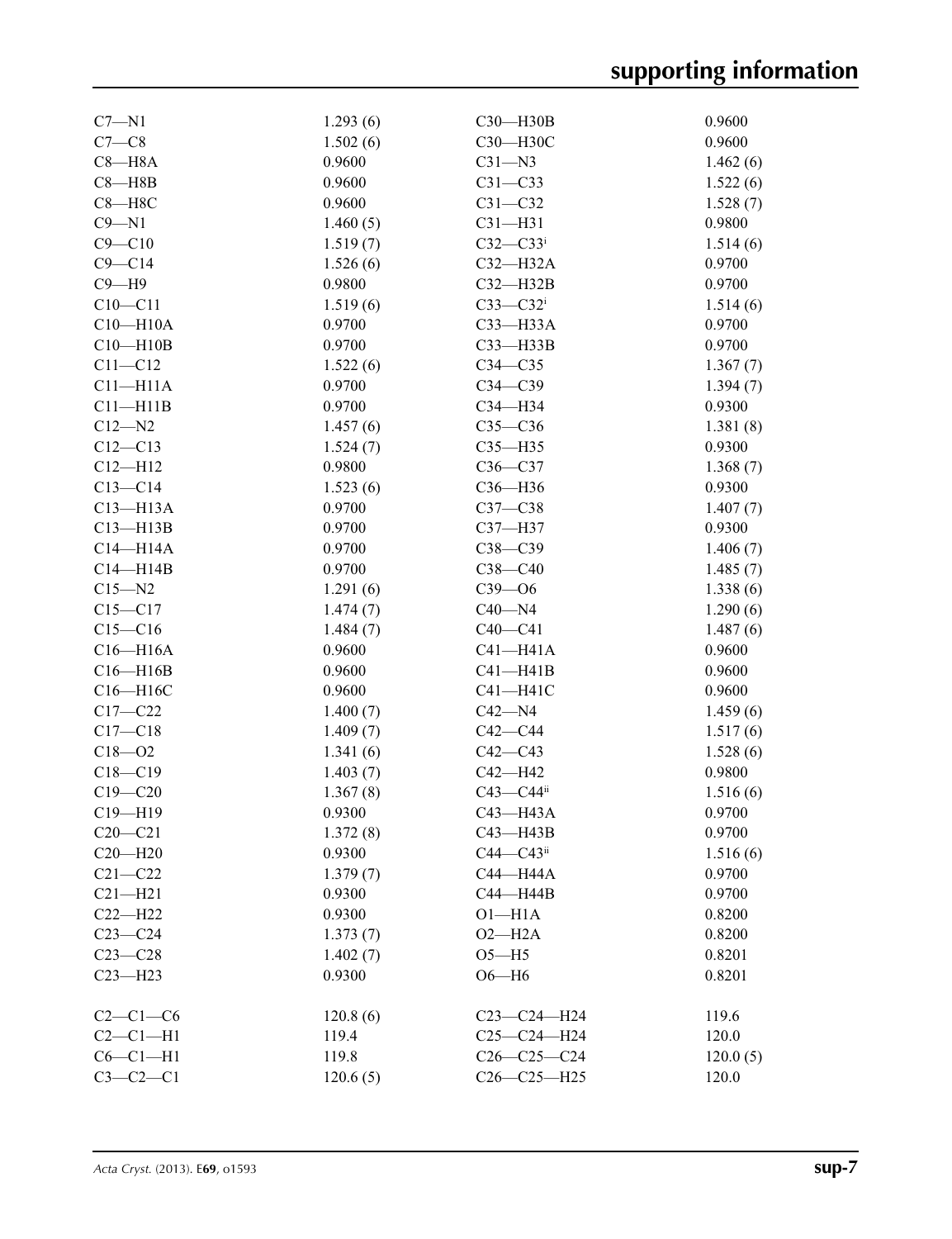| $C3-C2-H2$          | 119.7    | C24-C25-H25            | 120.0    |
|---------------------|----------|------------------------|----------|
| $C1-C2-H2$          | 119.7    | $C25-C26-C27$          | 122.1(5) |
| $C2-C3-C4$          | 119.5(5) | $C25-C26-H26$          | 119.0    |
| $C2-C3-H3$          | 120.4    | C27-C26-H26            | 118.9    |
| $C4-C3-H3$          | 120.1    | $C26 - C27 - C28$      | 117.1(5) |
| $C3-C4-C5$          | 121.7(5) | $C26-C27-C29$          | 122.2(5) |
| $C3-C4-H4$          | 119.2    | $C28-C27-C29$          | 120.6(4) |
| $C5-C4-H4$          | 119.1    | $O5 - C28 - C23$       | 118.5(5) |
| $C4-C5-C6$          | 117.9(4) | $O5 - C28 - C27$       | 121.8(5) |
| $C4-C5-C7$          | 121.1(4) | $C23-C28-C27$          | 119.8(5) |
| $C6-C5-C7$          | 121.0(4) | N3-C29-C27             | 117.3(4) |
| $O1 - CO - C1$      | 118.7(5) | $N3 - C29 - C30$       | 123.8(5) |
| $O1 - C6 - C5$      | 121.8(4) | $C27-C29-C30$          | 118.9(4) |
| $C1-C6-C5$          |          | C29-C30-H30A           | 109.5    |
|                     | 119.5(5) |                        |          |
| $N1-C7-C5$          | 117.1(4) | C29-C30-H30B           | 109.7    |
| $N1-C7-C8$          | 123.3(4) | H30A-C30-H30B          | 109.5    |
| $C5-C7-C8$          | 119.6(4) | C29-C30-H30C           | 109.2    |
| $C7-C8-HA$          | 109.6    | H30A-C30-H30C          | 109.5    |
| $C7-C8$ —H8B        | 109.5    | H30B-C30-H30C          | 109.5    |
| $H8A - C8 - H8B$    | 109.5    | $N3 - C31 - C33$       | 108.2(4) |
| $C7-C8-H8C$         | 109.4    | $N3 - C31 - C32$       | 111.4(4) |
| H8A-C8-H8C          | 109.5    | $C33-C31-C32$          | 109.6(4) |
| Н8В-С8-Н8С          | 109.5    | $N3 - C31 - H31$       | 109.3    |
| $N1 - C9 - C10$     | 110.9(4) | $C33-C31-H31$          | 109.1    |
| $N1 - C9 - C14$     | 107.6(4) | $C32-C31-H31$          | 109.2    |
| $C10-C9-C14$        | 110.1(4) | $C33^{i} - C32 - C31$  | 111.1(4) |
| $N1-C9-H9$          | 109.4    | C33i-C32-H32A          | 109.4    |
| $C10-C9-H9$         | 109.4    | $C31 - C32 - H32A$     | 109.3    |
| $C14-C9-H9$         | 109.3    | $C33^i$ - $C32$ -H32B  | 109.6    |
| $C9 - C10 - C11$    | 111.4(4) | C31-C32-H32B           | 109.4    |
| C9-C10-H10A         | 109.2    | H32A-C32-H32B          | 108.0    |
| $C11 - C10 - H10A$  | 109.4    | $C32$ i- $C33$ - $C31$ | 112.3(4) |
| $C9 - C10 - H10B$   | 109.6    | C32i-C33-H33A          | 109.3    |
| $C11 - C10 - H10B$  | 109.3    | C31-C33-H33A           | 109.0    |
| $H10A - C10 - H10B$ | 107.9    | $C32^i$ - $C33$ -H33B  | 109.1    |
| $C12 - C11 - C10$   | 112.4(4) | $C31-C33-H33B$         | 109.2    |
| $C12-C11-H11A$      | 109.1    | НЗЗА-СЗЗ-НЗЗВ          | 107.9    |
| $C10-C11-H11A$      | 109.1    |                        |          |
|                     |          | $C35 - C34 - C39$      | 121.3(5) |
| $C12-C11-H11B$      | 109.1    | C35-C34-H34            | 119.3    |
| $C10-C11-H11B$      | 109.2    | C39-C34-H34            | 119.4    |
| $H11A - C11 - H11B$ | 107.9    | $C34 - C35 - C36$      | 119.8(5) |
| $N2$ —C12—C11       | 108.3(4) | C34-C35-H35            | 120.3    |
| $N2 - C12 - C13$    | 110.7(4) | $C36 - C35 - H35$      | 119.9    |
| $C11 - C12 - C13$   | 110.0(4) | $C37 - C36 - C35$      | 119.9(5) |
| $N2 - C12 - H12$    | 109.2    | C37-C36-H36            | 120.0    |
| $C11 - C12 - H12$   | 109.3    | C35-C36-H36            | 120.1    |
| $C13 - C12 - H12$   | 109.2    | C36-C37-C38            | 122.0(5) |
| $C14 - C13 - C12$   | 111.6(4) | C36-C37-H37            | 119.0    |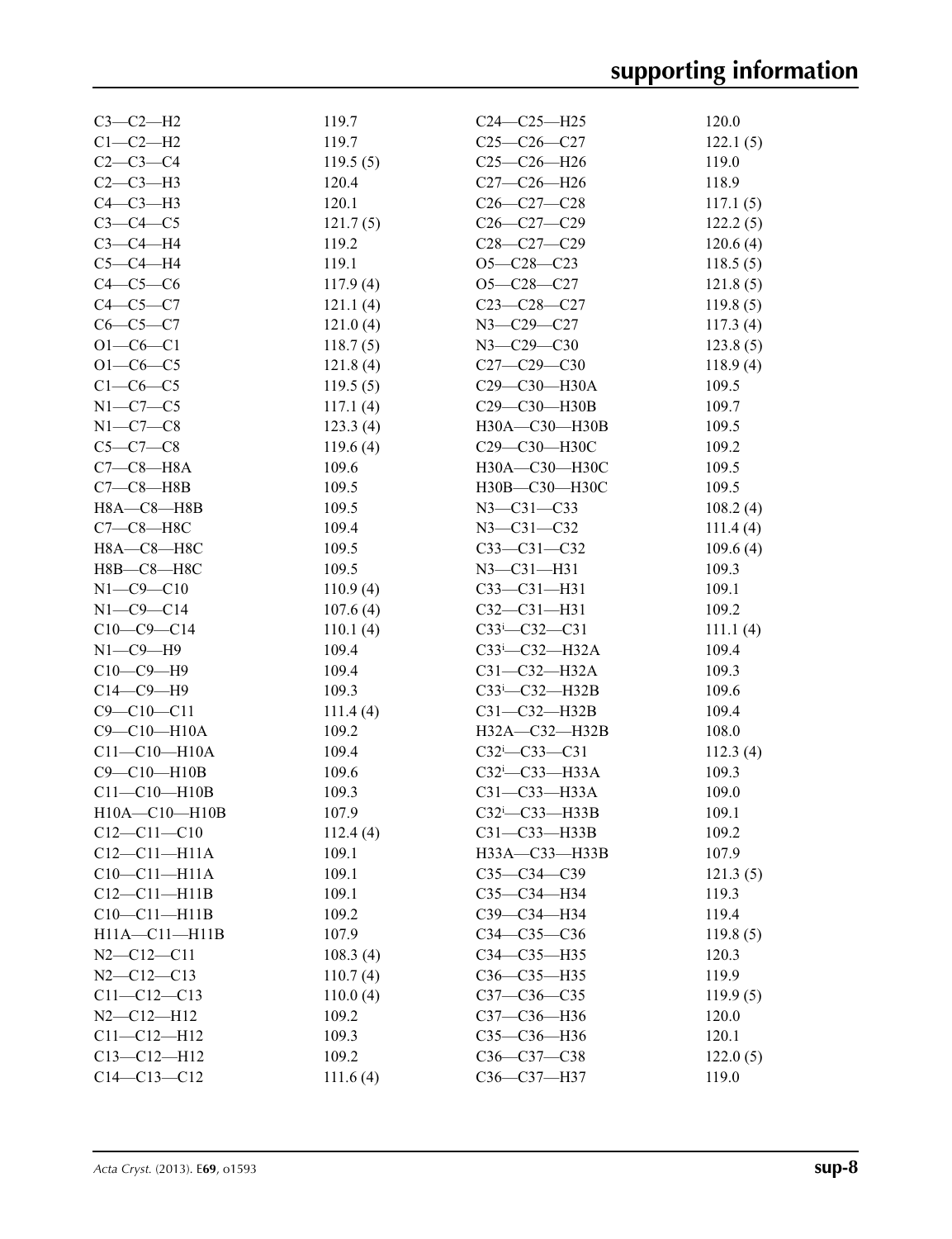| $C14 - C13 - H13A$  | 109.3       | C38-C37-H37                        | 119.1       |
|---------------------|-------------|------------------------------------|-------------|
| $C12-C13-H13A$      | 109.5       | C39-C38-C37                        | 117.3(5)    |
| $C14 - C13 - H13B$  | 109.3       | $C39 - C38 - C40$                  | 121.4(4)    |
| $C12-C13-H13B$      | 109.1       | $C37 - C38 - C40$                  | 121.3(5)    |
| H13A-C13-H13B       | 108.0       | $O6-C39-C34$                       | 118.3(5)    |
| $C13-C14-C9$        | 112.3(4)    | $O6 - C39 - C38$                   | 122.0(5)    |
| $C13 - C14 - H14A$  | 109.2       | $C34 - C39 - C38$                  | 119.7(5)    |
| $C9 - C14 - H14A$   | 109.2       | N4-C40-C38                         | 116.0(4)    |
| $C13 - C14 - H14B$  | 109.0       | $N4 - C40 - C41$                   | 124.3(5)    |
| $C9-C14-H14B$       | 109.2       | $C38 - C40 - C41$                  | 119.7(4)    |
| $H14A - C14 - H14B$ | 107.8       | $C40-C41-H41A$                     | 109.4       |
| $N2 - C15 - C17$    | 116.7(4)    | $C40 - C41 - H41B$                 | 109.8       |
| $N2 - C15 - C16$    | 124.4(5)    | H41A-C41-H41B                      | 109.5       |
| $C17 - C15 - C16$   | 118.9(4)    | C40-C41-H41C                       | 109.2       |
| $C15-C16-H16A$      | 109.4       | H41A-C41-H41C                      | 109.5       |
| $C15-C16-H16B$      | 109.5       | $H41B - C41 - H41C$                | 109.5       |
| $H16A - C16 - H16B$ | 109.5       | N4-C42-C44                         | 108.4(4)    |
| C15-C16-H16C        | 109.5       | N4-C42-C43                         | 111.0(4)    |
| H16A-C16-H16C       | 109.5       | $C44 - C42 - C43$                  | 109.9(4)    |
| $H16B - C16 - H16C$ | 109.5       | N4-C42-H42                         | 109.1       |
| $C22-C17-C18$       | 117.5(5)    | C44-C42-H42                        | 109.2       |
| $C22-C17-C15$       | 121.7(5)    | C43-C42-H42                        | 109.2       |
| $C18 - C17 - C15$   | 120.7(5)    | $C44ii - C43 - C42$                | 111.3(4)    |
| $O2 - C18 - C19$    | 118.2(5)    | $C44^{\text{ii}} - C43 - H43A$     | 109.2       |
| $O2 - C18 - C17$    | 122.5(5)    | C42—C43—H43A                       | 109.4       |
| $C19 - C18 - C17$   | 119.3(5)    | $C44^{\text{ii}}$ - $C43$ - $H43B$ | 109.4       |
| $C20-C19-C18$       | 120.9(6)    | C42—C43—H43B                       | 109.4       |
|                     |             |                                    | 108.0       |
| $C20-C19-H19$       | 119.8       | H43A-C43-H43B                      |             |
| $C18 - C19 - H19$   | 119.4       | $C43^{\text{ii}} - C44 - C42$      | 112.3(4)    |
| $C19 - C20 - C21$   | 120.7(5)    | $C43^{\text{ii}}$ - $C44$ - $H44A$ | 109.2       |
| $C19 - C20 - H20$   | 119.7       | С42—С44—Н44А                       | 109.1       |
| $C21 - C20 - H20$   | 119.6       | C43 <sup>ii</sup> —C44—H44B        | 109.0       |
| $C20 - C21 - C22$   | 119.3(6)    | C42—C44—H44B                       | 109.3       |
| $C20-C21-H21$       | 120.2       | H44A-C44-H44B                      | 107.9       |
| $C22-C21-H21$       | 120.5       | $C7 - N1 - C9$                     | 123.8(4)    |
| $C21 - C22 - C17$   | 122.2(6)    | $C15 - N2 - C12$                   | 123.8(4)    |
| $C21 - C22 - H22$   | 118.8       | $C29 - N3 - C31$                   | 123.6(4)    |
| $C17 - C22 - H22$   | 119.0       | $C40 - N4 - C42$                   | 123.5(4)    |
| $C24 - C23 - C28$   | 120.6(5)    | $C6 - O1 - H1A$                    | 109.4       |
| $C24 - C23 - H23$   | 119.8       | $C18 - 02 - H2A$                   | 109.6       |
| $C28 - C23 - H23$   | 119.6       | $C28 - 05 - H5$                    | 109.4       |
| $C23-C24-C25$       | 120.4(5)    | СЗ9-06-Н6                          | 109.5       |
| $C6-C1-C2-C3$       | $-0.8(9)$   | $C26-C27-C28-05$                   | $-178.5(5)$ |
| $C1 - C2 - C3 - C4$ | $-0.1(9)$   | $C29-C27-C28-05$                   | 0.1(8)      |
| $C2 - C3 - C4 - C5$ | $-0.4(9)$   | $C26-C27-C28-C23$                  | 1.9(8)      |
| $C3 - C4 - C5 - C6$ | 1.9(8)      | $C29-C27-C28-C23$                  | $-179.5(5)$ |
| $C3 - C4 - C5 - C7$ | $-179.7(5)$ | $C26-C27-C29-N3$                   | 168.5(5)    |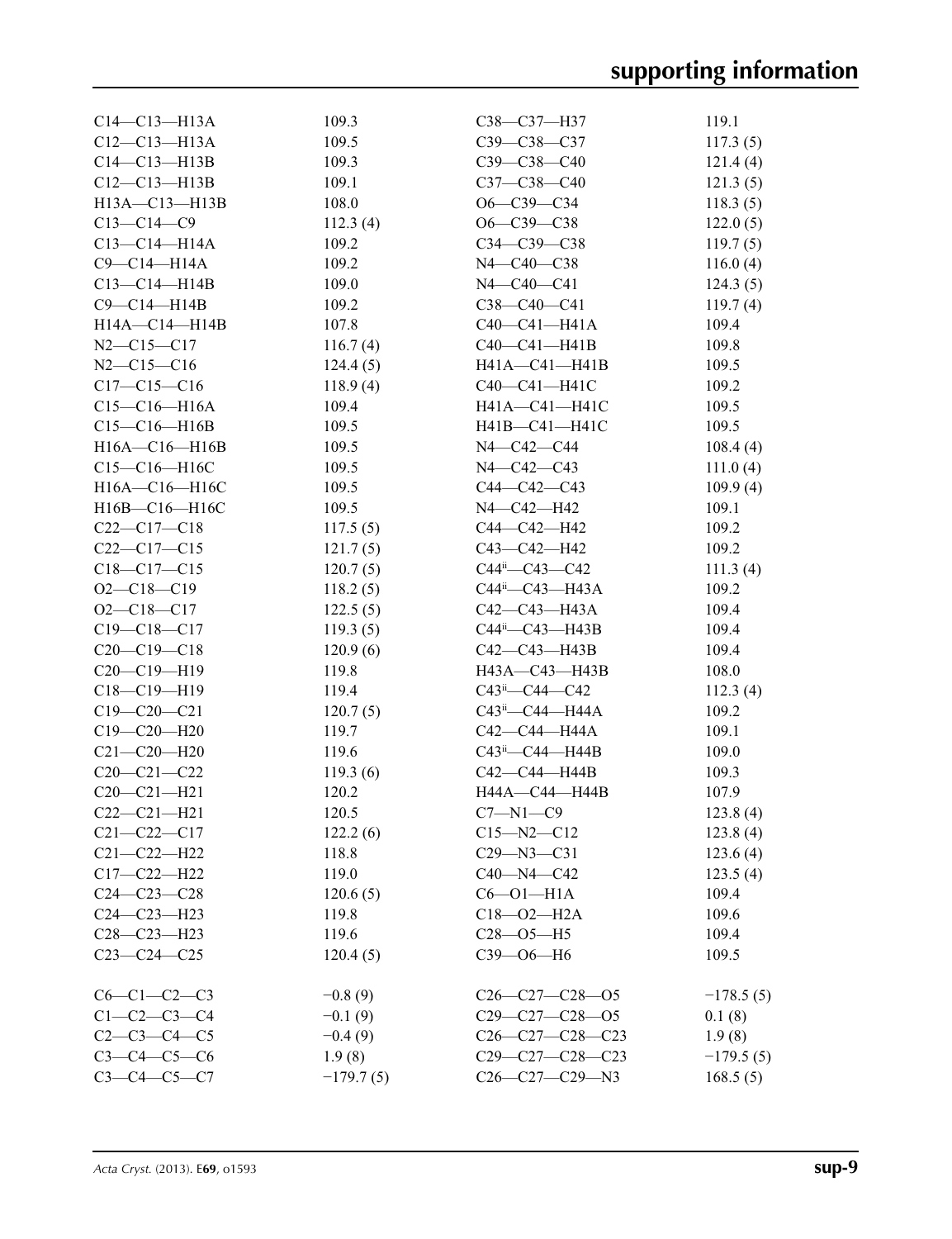| $C2-C1-C6-01$          | $-177.6(6)$ | $C28-C27-C29-N3$               | $-10.1(8)$  |
|------------------------|-------------|--------------------------------|-------------|
| $C2-C1-C6-C5$          | 2.2(9)      | $C26-C27-C29-C30$              | $-11.7(8)$  |
| $C4 - C5 - C6 - O1$    | 177.1(5)    | $C28-C27-C29-C30$              | 169.7(5)    |
| $C7-C5-C6-O1$          | $-1.3(8)$   | $N3 - C31 - C32 - C33i$        | 175.1(4)    |
| $C4 - C5 - C6 - C1$    | $-2.7(8)$   | $C33-C31-C32-C33$              | 55.4(6)     |
| $C7 - C5 - C6 - C1$    | 178.9(5)    | $N3 - C31 - C33 - C32$         | $-177.7(4)$ |
| $C4 - C5 - C7 - N1$    | $-169.6(5)$ | $C32-C31-C33-C32$ <sup>i</sup> | $-56.0(6)$  |
| $C6-C5-C7-N1$          | 8.8(7)      | C39-C34-C35-C36                | $-0.7(9)$   |
| $C4 - C5 - C7 - C8$    | 11.7(8)     | C34-C35-C36-C37                | $-0.9(9)$   |
| $C6-C5-C7-C8$          | $-169.9(5)$ | $C35-C36-C37-C38$              | 1.2(9)      |
| $N1 - C9 - C10 - C11$  | $-173.8(4)$ | C36-C37-C38-C39                | 0.1(8)      |
| $C14-C9-C10-C11$       | $-54.9(5)$  | C36-C37-C38-C40                | 179.1(6)    |
| $C9 - C10 - C11 - C12$ | 56.3(5)     | $C35-C34-C39-06$               | $-178.1(5)$ |
| $C10-C11-C12-N2$       | $-176.4(4)$ | C35-C34-C39-C38                | 2.0(8)      |
| $C10-C11-C12-C13$      | $-55.2(5)$  | C37-C38-C39-O6                 | 178.4(5)    |
| $N2 - C12 - C13 - C14$ | 174.1(4)    | $C40-C38-C39-06$               | $-0.6(8)$   |
| $C11-C12-C13-C14$      | 54.3 $(5)$  | C37-C38-C39-C34                | $-1.6(8)$   |
| $C12-C13-C14-C9$       | $-55.5(5)$  | C40-C38-C39-C34                | 179.4(5)    |
| $N1 - C9 - C14 - C13$  | 176.0(4)    | C39-C38-C40-N4                 | 9.9(8)      |
| $C10-C9-C14-C13$       | 55.0(5)     | C37-C38-C40-N4                 | $-169.1(5)$ |
| $N2 - C15 - C17 - C22$ | 169.6(5)    | C39-C38-C40-C41                | $-169.0(5)$ |
| $C16-C15-C17-C22$      | $-11.2(8)$  | C37-C38-C40-C41                | 12.0(8)     |
| $N2-C15-C17-C18$       | $-9.4(8)$   | N4-C42-C43-C44ii               | $-174.8(4)$ |
| $C16-C15-C17-C18$      | 169.9(5)    | C44-C42-C43-C44ii              | $-54.9(6)$  |
| $C22-C17-C18-O2$       | $-177.6(5)$ | $N4 - C42 - C44 - C43$         | 176.9(4)    |
| $C15-C17-C18-O2$       | 1.4(9)      | $C43 - C42 - C44 - C43$        | 55.4(6)     |
| $C22-C17-C18-C19$      | 3.2(8)      | $C5-C7-N1-C9$                  | 179.2(4)    |
| $C15-C17-C18-C19$      | $-177.8(5)$ | $C8-C7-N1-C9$                  | $-2.2(8)$   |
| $O2-C18-C19-C20$       | 177.3(6)    | $C10-C9-N1-C7$                 | $-83.5(6)$  |
| $C17-C18-C19-C20$      | $-3.4(9)$   | $C14-C9-N1-C7$                 | 156.0(5)    |
| $C18-C19-C20-C21$      | 1.5(10)     | $C17-C15-N2-C12$               | $-178.9(5)$ |
| $C19-C20-C21-C22$      | 0.6(9)      | $C16-C15-N2-C12$               | 1.8(9)      |
| $C20-C21-C22-C17$      | $-0.8(9)$   | $C11-C12-N2-C15$               | $-155.7(5)$ |
| $C18-C17-C22-C21$      | $-1.1(9)$   | $C13-C12-N2-C15$               | 83.6 (6)    |
| $C15-C17-C22-C21$      | 179.9(5)    | $C27-C29-N3-C31$               | $-178.6(5)$ |
| $C28-C23-C24-C25$      | 1.4(8)      | $C30-C29-N3-C31$               | 1.6(8)      |
| $C23-C24-C25-C26$      | 0.0(9)      | $C33-C31-N3-C29$               | $-158.9(5)$ |
| $C24-C25-C26-C27$      | $-0.5(9)$   | $C32-C31-N3-C29$               | 80.6(6)     |
| $C25-C26-C27-C28$      | $-0.5(8)$   | C38-C40-N4-C42                 | 178.8(5)    |
| $C25-C26-C27-C29$      | $-179.1(5)$ | $C41 - C40 - N4 - C42$         | $-2.4(8)$   |
| $C24-C23-C28-05$       | 178.0(5)    | $C44 - C42 - N4 - C40$         | 159.2(5)    |
| $C24-C23-C28-C27$      | $-2.4(8)$   | C43-C42-N4-C40                 | $-80.0(6)$  |

Symmetry codes: (i) −*x*, −*y*+1, −*z*; (ii) −*x*+2, −*y*+1, −*z*+1.